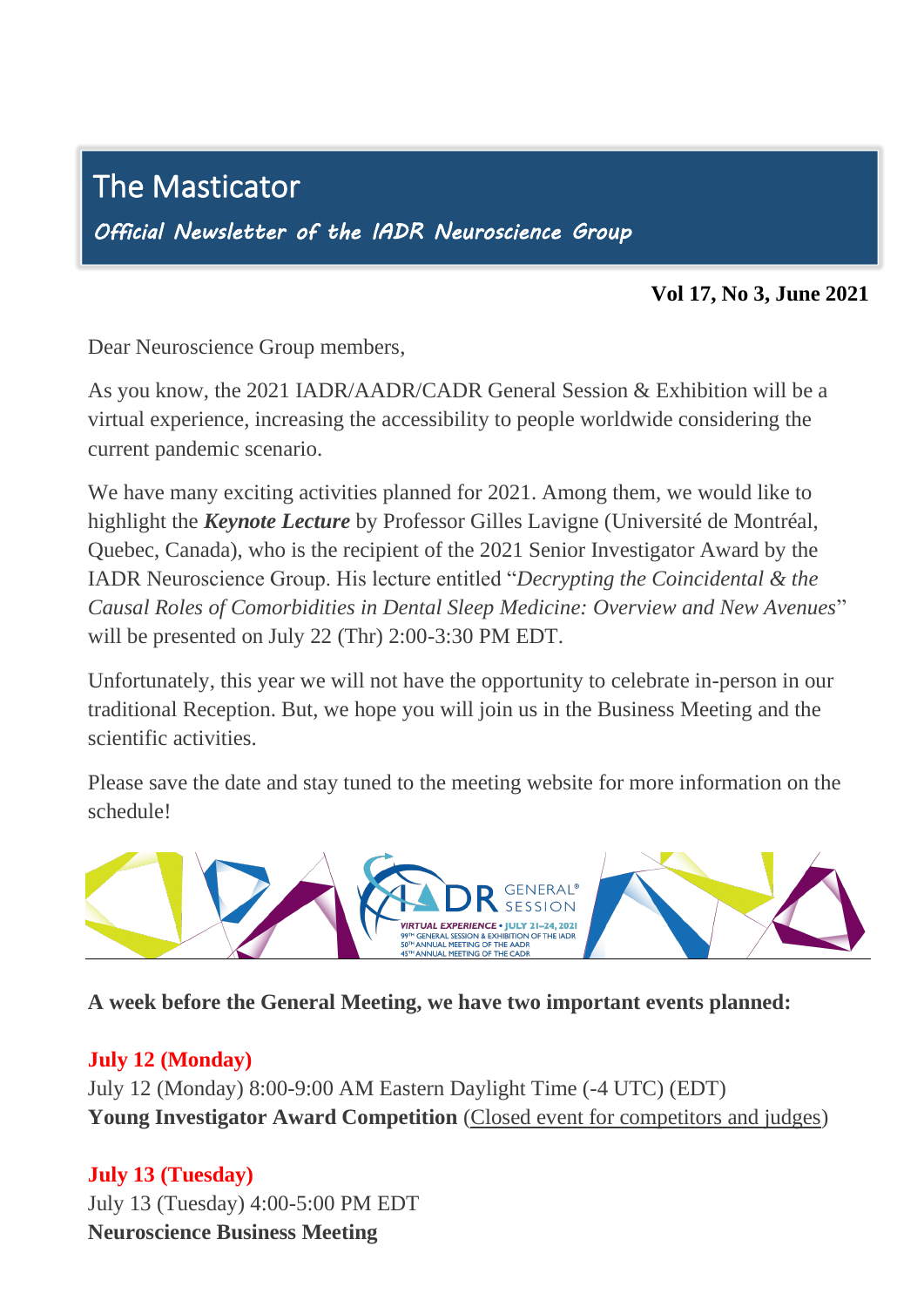### **NEUROSICENCE SESSIONS**

#### **July 21 (Wednesday)**

July 21 (Wednesday) 8:00-9:30 AM EDT **Symposium** "Neuroimaging and Dentistry: Translational Research Based on Brain Imaging" Organizer: Peggy Lee (University of Washington, Seattle, USA) *(Co-sponsored by Diagnostic Sciences, Clinical and Translational Science Network)*

July 21 (Wednesday) 11:00-12:00 AM EDT **Poster session** Neurobiology of Orofacial Pain and Function

### **July 22 (Thursday)**

July 22 (Thursday) 8:00-9:30 AM EDT

#### **Symposium**

"The Circle of Dental Sleep Disorders"

Organizers: Frank Lobbezoo (Academic Centre for Dentistry Amsterdam, Netherlands); Ghizlane Aarab (Academic Center for Dentistry Amsterdam, Netherlands) *(Co-sponsored by International Network for Orofacial Pain and Related Disorders Methodology)*

July 22 (Thursday) 11:00-12:00 AM EDT

**Poster session** Orofacial Pain: From mechanisms to treatment

July 22 (Thursday) 2:00-3:30 PM EDT **Keynote Lecture** "Decrypting the Coincidental & the Causal Roles of Comorbidities in Dental Sleep Medicine: Overview and New Avenues" Speaker: Professor Gilles Lavigne (Université de Montréal, Quebec, Canada), recipient of the 2021 Senior Investigator Award by the IADR Neuroscience Group.

July 22 (Thursday) 3:45-4:45 PM EDT **Poster session** Oral Function, Pain and Neuroplasticity

## **July 23 (Friday)**

July 23 (Friday) 8:00-9:30 AM EDT **Symposium**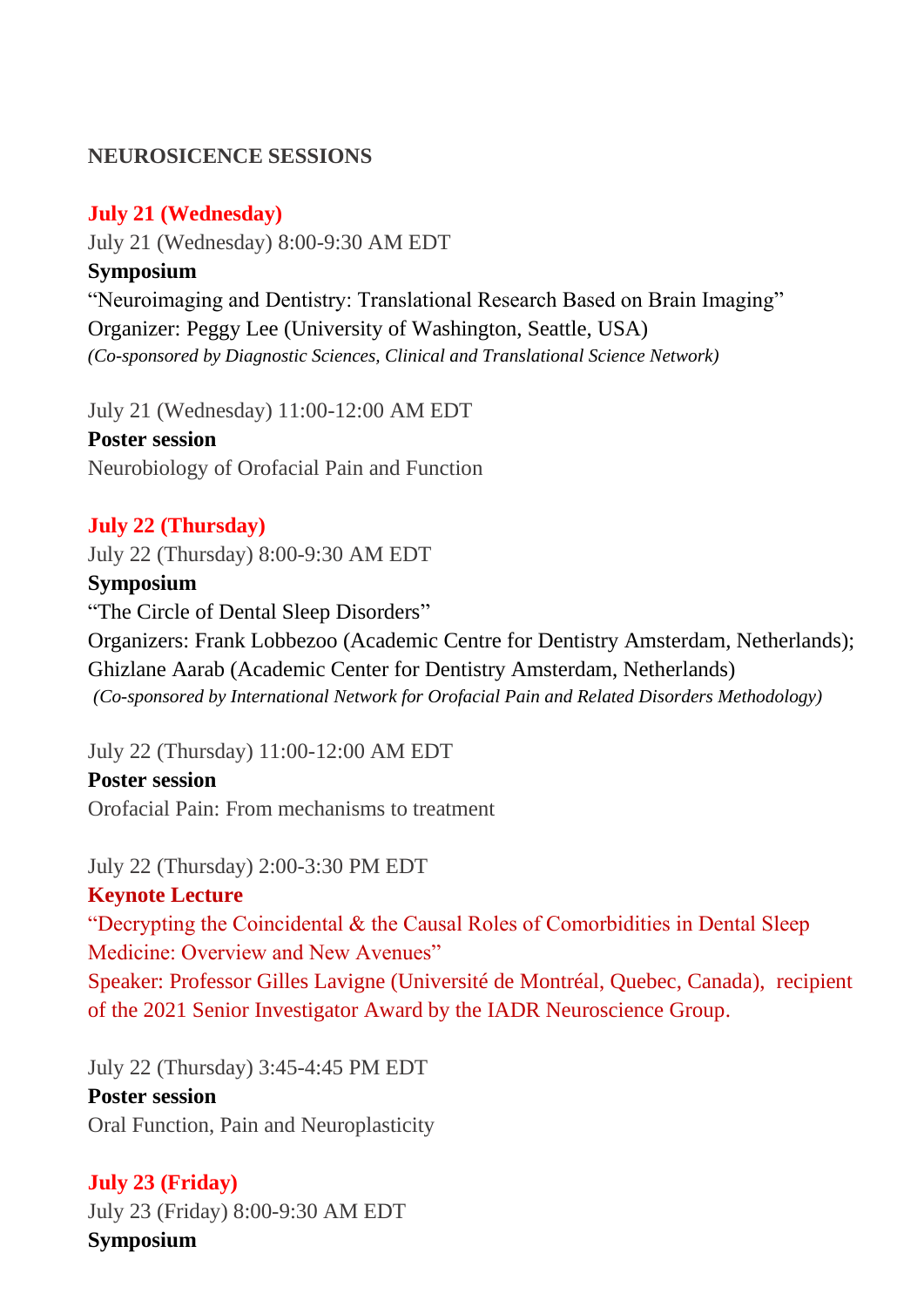"Neural Mechanisms of Painful TMJ Pathologies and Their Clinical Implications" Organizers: Man-Kyo Chung (University of Maryland School of Dentistry, Baltimore, USA); Yu Shin Kim (University of Texas Health Science Center at San Antonio, USA) *(Co-sponsored by the International Network for Orofacial Pain and Related Disorders Methodology, Pharmacology/Therapeutics/Toxicology)*

July 23 (Friday) 8:00-9:30 AM EDT

# **Symposium**

"Evolving Therapies to Maintain Vital DentinPulp Complex: 100 Years of Innovation" Organizers: Fionnuala Lundy (Queen's University Belfast, Northern Ireland); Ikhlas El Karim (Queen's University Belfast, Northern Ireland) Hal Duncan (Trinity College, Dublin, Ireland)

*(Co-sponsored by Pulp Biology & Regeneration Research, Irish Division IADR, Dental Materials, Women in Science Network)*

July 23 (Friday) 11:00-12:00 AM EDT

## **Poster session**

Clinical and Experimental Methods in Orofacial Pain

# July 23 (Friday) 2:00-3:30 PM EDT

# **Symposium**

"Orofacial Pain, Aging, and Health Services: Synthesizing the Career of Marc Heft" Organizer: Daniel McNeil (West Virginia University, Morgantown, USA) *(Co-sponsored by Behavioral, Epidemiologic, and Health Services Research, Geriatric Oral Research)*

# **July 24 (Saturday)**

July 24 (Saturday) 8:00-9:30 AM EDT

# **Symposium**

"Stem Cell-Based Therapies for Treatment of Chronic Orofacial Pain Conditions" Organizers: Nikita Ruparel (University of Texas Health Science Center at San Antonio, USA); Ken Hargreaves (University of Texas Health Science Center at San Antonio, USA)

*(Co-sponsored by Pulp Biology & Regeneration Research, Stem Cell Biology Research)*

For more details on our planned activities and final program, please keep checking the IADR General Meeting website:<https://www.iadr.org/2021iags>

We look forward to meet you all online in July!